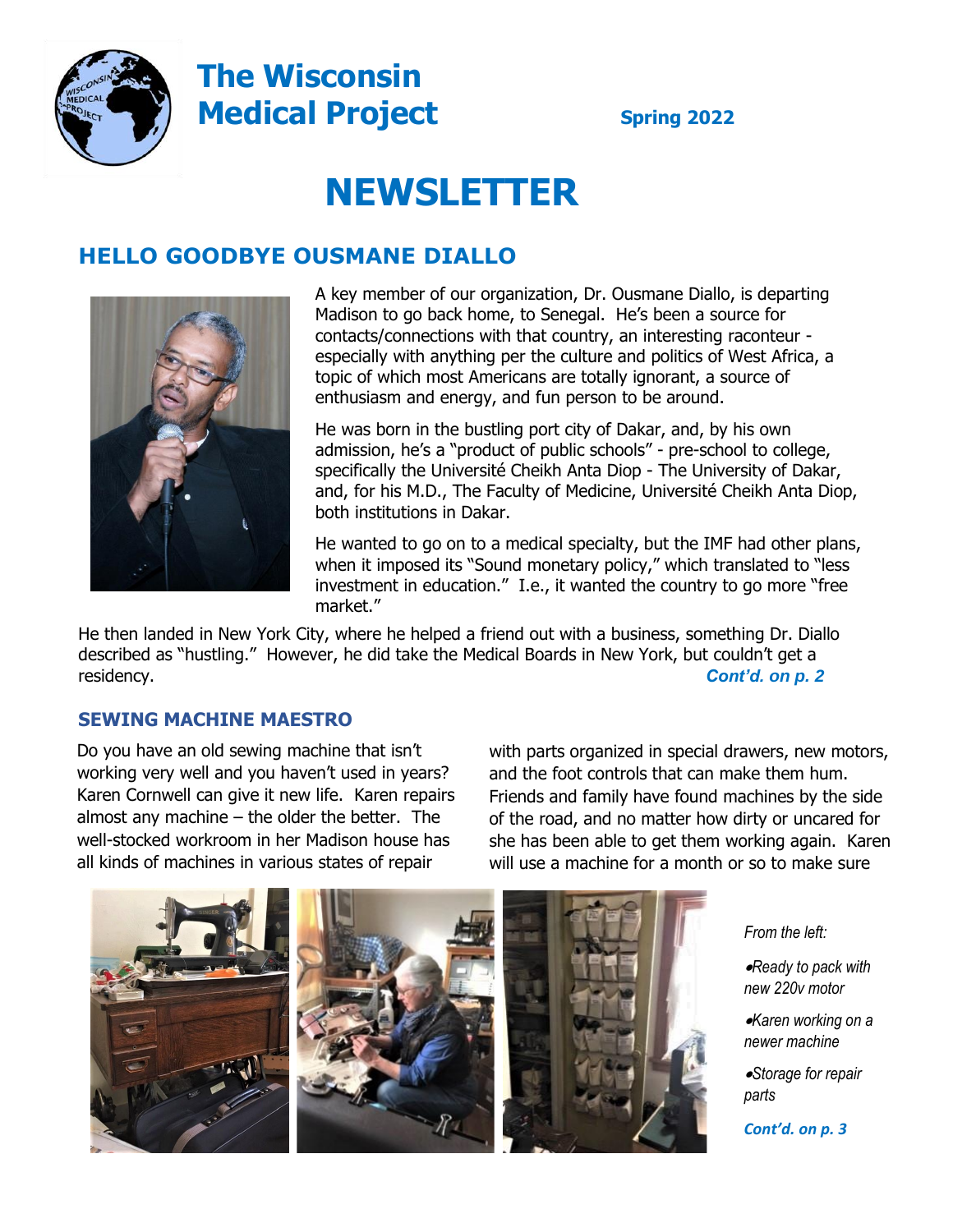#### **DIALLO from p. 1**

Undeterred, he then went to Georgia, where he met his wife; then to St. Louis, Missouri, where he got a Masters in Public Health. From there, he ended up in Des Moines, Iowa, where he completed a PhD and worked at the Iowa Department of Public Health. There, he worked on topics such as bioterrorism, preparation for SARS, mass casualty events.

After that, he moved to Madison, where he became the Chief Epidemiologist for the Wisconsin Department of Health, where he focused on surveillance of epidemics, and worked with researchers and public health professionals. With the last two years, the focus has been on Covid-19.

He got involved with the Wisconsin Medical Project via a friend, but as he confided, he was reticent at first. He wanted nothing to do with organizations that would ship broken, inferior, equipment to developing countries, and related a horror story about a defective pre-mature baby incubator that killed an infant, this in Senegal.

That proved to not be the case with the Wisconsin Medical Project, and he noted that the group's quality medical equipment has gone to three hospitals in Senegal: Dakar Hospital, FANN, which specializes in infectious diseases and neurology; the main hospital in St. Louis, and one in the southern, rural, part of the country, in Touba.

Dr. Diallo's motivation to move back home are twofold: He wants to be with his 96 year old father, and he wants to get into politics, which translates to running to be a député in the National Assembly, or L'Assemblée nationale.

He's running on two positions. One, to eliminate the prerequisite that the President must speak and write French, the other is to fight corruption.

First, Senegal's relation with France. To put it bluntly, it's not good. Per Dr. Diallo, there's too much French influence in the country, and the relationship between Senegal and France can only be described as neo-colonial.

For example, Dr. Diallo wants the country to have its own currency. Currently, France backs the currency, but at a steep price, which translates to France holding a whopping 60% of Senegal's assets in the Banque de France. Senegal's military is overseen by French generals. And on, and on.

Corruption? It's a huge problem in Senegal. Currently, politicians can get an 10% cut on all foreign contracts, which can turn common politicians into millionaires overnight. Apparently, that practice is tolerated.

I asked Dr. Diallo, visa vie, western politics, what does he consider himself? A conservative. That said, he's certainly not in the free market, neoconservative, mold. He wants to conserve the country's African heritage, move away from western individualism and

consumerism, bring back ethics. His seems to be a movement of reform for social development.

The election is in July.

With a wry smile, Dr. Diallo noted that one day, when he's President, he'll address the United Nations in his native language, Wolof.

Dr. Dialo returned to Senegal in January and will be available to expedite receipt of the container that left the warehouse on March 25th for Dakar.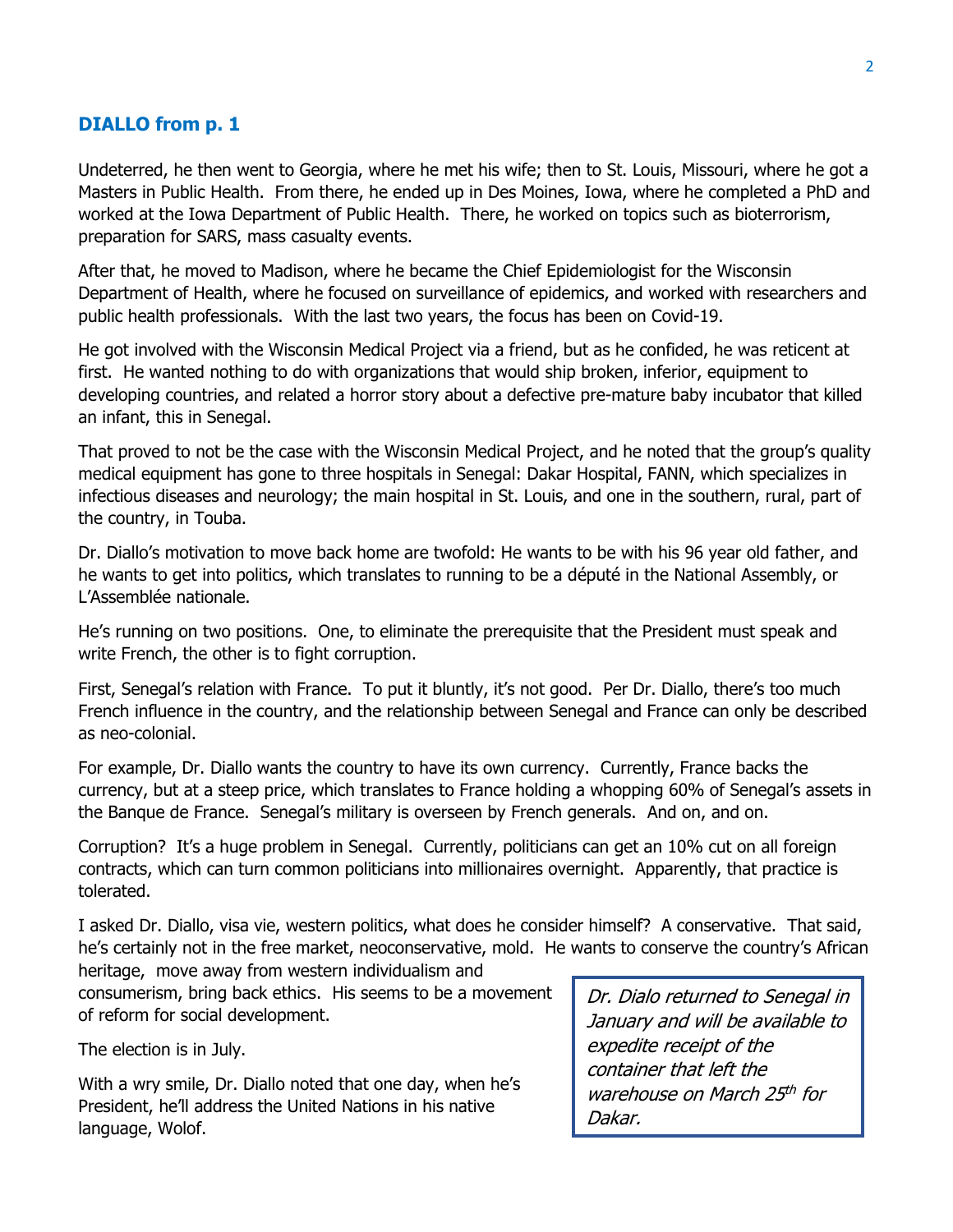#### **SEWING MACHINES from p. 1**

that all the parts work – even the button hole attachment and an occasional special ruffler-maker foot.

Karen has been repairing sewing machines for about ten years and has certificates from two of Ray White's hands-on, professional repair classes. The first year she gave away one machine; the next year five as she became more skillful, and most recently, 42 were donated to various nonprofits. She always includes a new pair of scissors, spools of thread, needles and bobbins, and garment lengths of fabric along with some fancy trim pieces. The person who gets the sewing machine can sit down and immediately get started on a project. Jewish Social Service is distributing machines to Afghan refugees here in Wisconsin. The Medical Project has sent machines in containers to Cuba and Africa. The machines going abroad are well padded with usable fabric. She finds cases for many, or uses a suitcase and includes directions in Spanish, French or English as appropriate with pictures of how to thread, etc.

Karen matches the machines to the needs of the people who get them. More modern, electronic machines, and ones with plastic coverings, go to the Habitat Restore. If she can get a light-weight machine, she will give it to the Retired and Senior Volunteer Program. RSVP meets in various locations to sew for charitable projects so the lighter machines make moving them around easier. Many older machines with interchangeable parts, and sturdy ones with parts that are easy to get, go to the Medical Project for Africa and Cuba. For those going to Africa, Karen buys new 220-volt motors to put on the machines which avoids the need for an expensive converter. Cuba uses 110 current like the US so they get the same motor we use. A functioning sewing machine creates job opportunities for people, and also makes it possible for hospitals and clinics to repair gowns, and make other items for patients. The Medical Project is pleased to have Karen as a partner in our efforts.

Dear Friends,

**Connect with us at our newly updated website: https://wismedproject.org/**

We are a 100% volunteer operated organization. All of your gift goes toward fulfilling our mission.

- Our primary expense is the warehouse rent at \$1200 per month
- Shipping costs per container can be \$5000 to \$6000, occasionally shared by sponsoring groups

Please consider supporting our work.

- Checks may be mailed to: The Wisconsin Medical Project 26 N. Prospect Avenue Madison, WI 53726
- Donate on-line at our website: https://wismedproject.org/

#### **A BIG THANK YOU FOR YOUR PAST AND CONTINUING SUPPORT!**

Karen welcomes donations:

- sewing machines
- fabric
- scissors
- thread and trim material.

Contact her at [KarenLCornwell@gmail.com](mailto:KarenLCornwell@gmail.com) 

#### OR

Leave a sewing machine or donations at the WMP Warehouse - 810 West Badger Road - on Tuesdays between 9 a.m. and noon and we will get it to her.